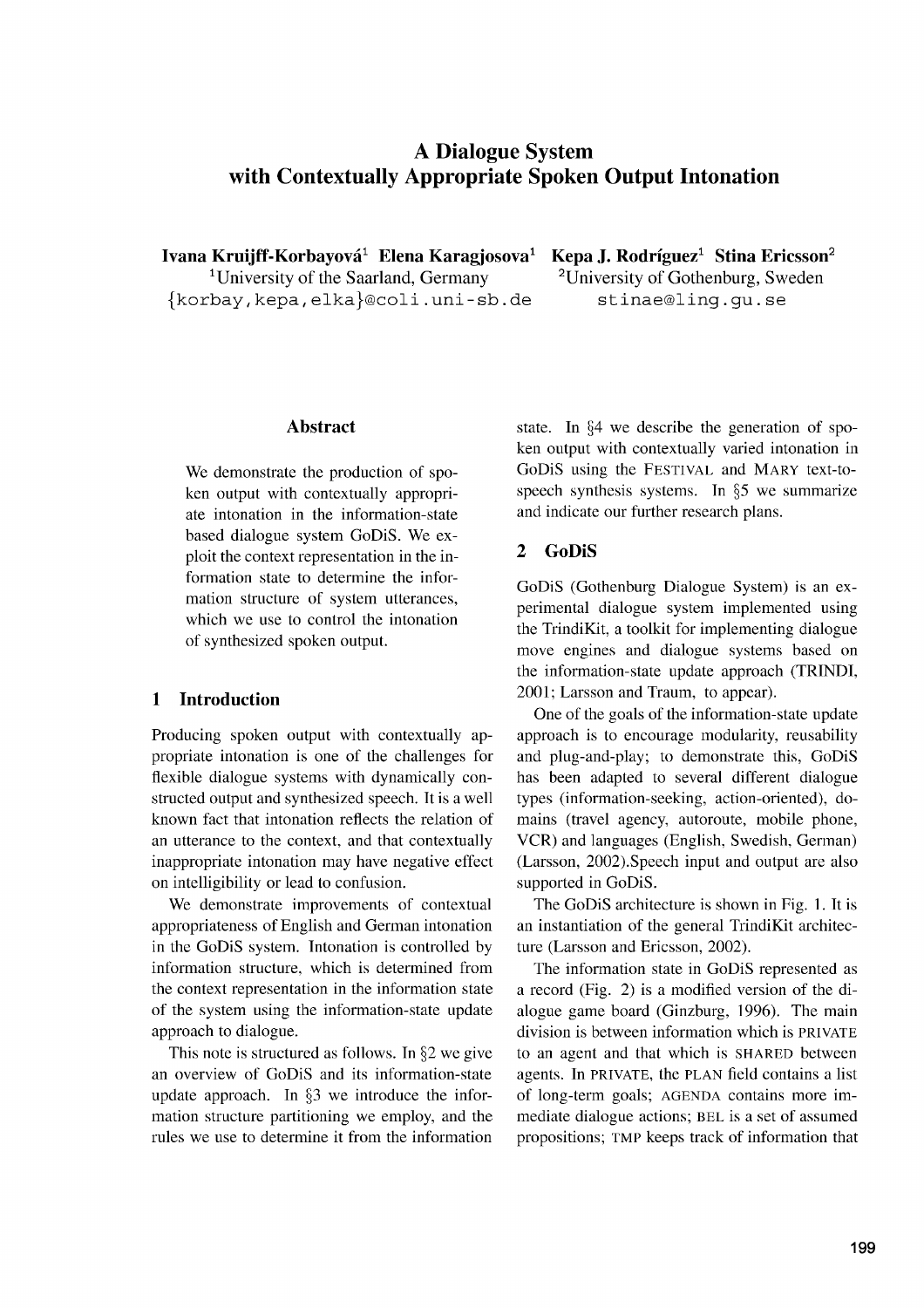

Figure 1: GoDiS architecture

has not yet been grounded. The SHARED part contains information about the latest utterance, a set of established shared commitments and a stack of questions raised in the dialogue that are currently under discussion.

What we concentrate on in this demonstration is our extension of GoDiS, enabling it to dynamically produce contextually appropriate intonation by assigning the system utterances information structure partitioning according to the information state, and controlling the output intonation accordingly.

#### **3 Information Structure**

Information structure (IS) refers to the organization speakers impose on their utterances to relate them to the context (what they believe is shared) and the intended context change (corresponding to their communicative intentions).

The approach to IS we employ follows (Steedman, 2000). This choice is motivated by the insights that Steedman incorporates and the degree of their explicit formalization. We thus use two dimensions of IS: (i) a partitioning into *Theme* and *Rheme,* corresponding to a semantic aboutness relation; and (ii) a further partitioning of both Theme and Rheme into *Background* and *Focus,* reflecting a contrast between alternatives in the context against which the actual Theme and Rheme are cast. E.g., the IS-partitioning suitable in the context of *The heater in the hall is out. But what is the status of the light in the hail?:'*

| <b>PRIVATE</b> | <b>AGENDA</b><br>PLAN<br>BEL. |         | Stack(Action)<br>StackSet(Action)<br>Set(Proposition) |  |
|----------------|-------------------------------|---------|-------------------------------------------------------|--|
| <b>SHARED</b>  | COM<br>OUD<br>LU              | $x + 1$ | Set(Proposition)<br>Stack(Ouestion)                   |  |

Figure 2: GoDiS Information State Record Type

| The LIGHT.<br>$1 + H^*$ | in the hall<br>$H^{\rm o}/\sim$ | ıs           | ON.<br>$H^*LL$ % |  |
|-------------------------|---------------------------------|--------------|------------------|--|
| Focus                   | Backgr                          | Backgr Focus |                  |  |
| Theme                   |                                 |              | Rheme            |  |

**3.1 Information structure and Intonation**

Intonation is one of the means by which IS can be realized. For English, Steedman has argued that IS is homomorphic to intonation structure:

The Theme/Rheme partitioning determines the overall intonation pattern: different accents are used within the Theme  $(L+H^*, L^*+H)$  and within the Rheme **(H\*, L\*, H\*+L, H+L\*).**

The Focus/Background partitioning determines the placement of pitch accents: they are assigned to the words realizing the Focus within Theme and Rheme. A Rheme must always contain a Focus, while Themes can be unmarked (without Focus) or marked (with Focus).

Tunes are obtained by combining accents with appropriate boundaries and boundary tones. Steedman has argued that the contour  $H^*LL\%$  is one of the "rheme tunes" in assertions in English, and L+H<sup>\*</sup>LH% is a (marked) Theme-tune. For German, we adopt **H+L\*LL%** as a default rheme tune, and **L+H\*H-%** for a marked theme (these accents are the ones implemented as defaults in the Mary system we use to synthesise German; cf. (Kruijff-Korbayová et al., 2003) for more discus- $\sinh^2$ 

#### **3.2 Information Structure Determination**

We have implemented IS-assignment to system moves in GoDiS as a module invoked from the selection algorithm (cf. Fig. 1). The module takes as input the propositional content of a dialogue move, and returns this content IS-partitioned. The process of IS assignment has several phases shown schematically in Fig. 3.

<sup>&</sup>lt;sup>1</sup>We print words bearing pitch accents in SMALL CAPI-

TALS and use the ToBI ("Tones, Breaks and Indices") notation for intonation, cf. http://www.ling.ohio-state.edu/<sup>\*</sup>tobi/.

 ${}^{2}$ For German ToBI cf. (Grice et al., to appear).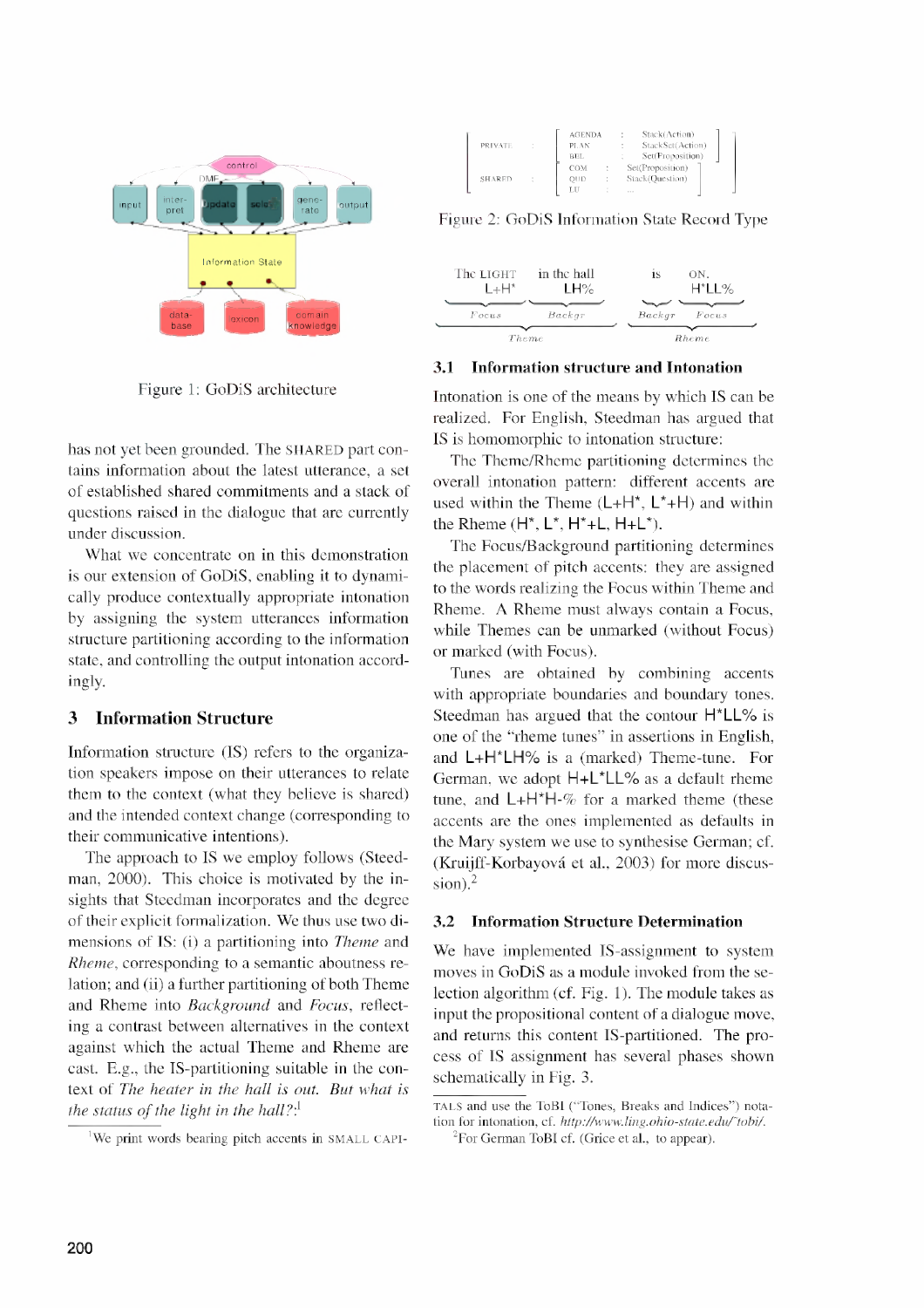

Figure 3: IS-Assignment in GoDiS

First, the QudTR rule partitions the content into Rheme and Theme, according to the question topmost on QUD. Next, the determination of the Background/Focus partitioning within each Theme and Rheme is done using a notion of (semantic) parallelism, by two complementary rules which differ in what the source of alternatives is taken to be: The ComFB rule tries to assign Focus on the basis of the previous dialogue context, looking for alternatives in the SHARED.COM field of the information state. If this fails to assign any Focus, the rule DomFB assigns Focus by looking for alternatives in the domain representation. (See (Prevost, 1995) for a similar algorithm.)

The IS partitioning of a dialogue move content is encoded by the operators *rh* for Rheme, *foc\_rh* for Rheme-Focus and *foc\_th* for Theme-Focus.

Finally, the IS-partitioned content is sent to the generation module, which produces a string of words with an annotation of the IS partitioning using an internal set of labels  $\langle$ RH $>$ ,  $\langle$ E\_RH $>$  and <F\_TH>, respectively.

## **4 Producing Speech Output with Intonation Variation**

In order to produce contextually varied synthesized speech output we use the FESTIVAL TTS for English and the MARY TTS for German which are publicly available. We chose these systems because they support not only the SABLE intonation mark up standard, $3$  but also a more abstract ToBIbased intonation annotation.

FESTIVAL is a multi-lingual TTS system developed at CSTR, University of Edinburgh. We



Figure 4: GoDiS-TTS Interfaces

use an experimental set of patches (APML) developed by Robert Clark at the University of Edinburgh, that allows to annotate FESTIVAL input with higher levels of information including speech-act type and turn-talking information, as well as a ToBI-based intonation markup.

MARY (Schröder and Trouvain, 2001) is a TTS System developed by the DFKI language technology lab and the Institute of Phonetics at Saarland University. MARY supports the full inventory of tones defined in GToBI, and allows partial annotation at any level in its input.

The integration of FESTIVAL and MARY into GoDiS is shown in Fig. 4. The interface between GoDiS and MARY/FESTIVAL works as follows: The output module of GoDiS takes a string annotated with IS partitioning and calls a Linux/Unix shell. A program written in PERL converts the string into the corresponding SABLE/MaryXML/APML tags. The result is saved into a SABLE/MaryXML/APML output file. The mapping of tags for German using MaryXML is shown in Table 1, for English using APML in FESTIVAL in Table 2.

Both MARY and FESTIVAL can be run locally or as servers. The output module of GoDiS calls a Linux/Unix shell and sends the SABLE/MaryXML/APML file to MARY/FESTIVAL.

More detailed information about the system can be found in (Kruijff-Korbayová et al., 2002).

#### **5 Summary and Future Work**

Our goal is to explore the use of the information state in GoDiS to control the intonation of system

<sup>&</sup>lt;sup>3</sup>http://www1.bell-labs.com/project/tts/sable.html